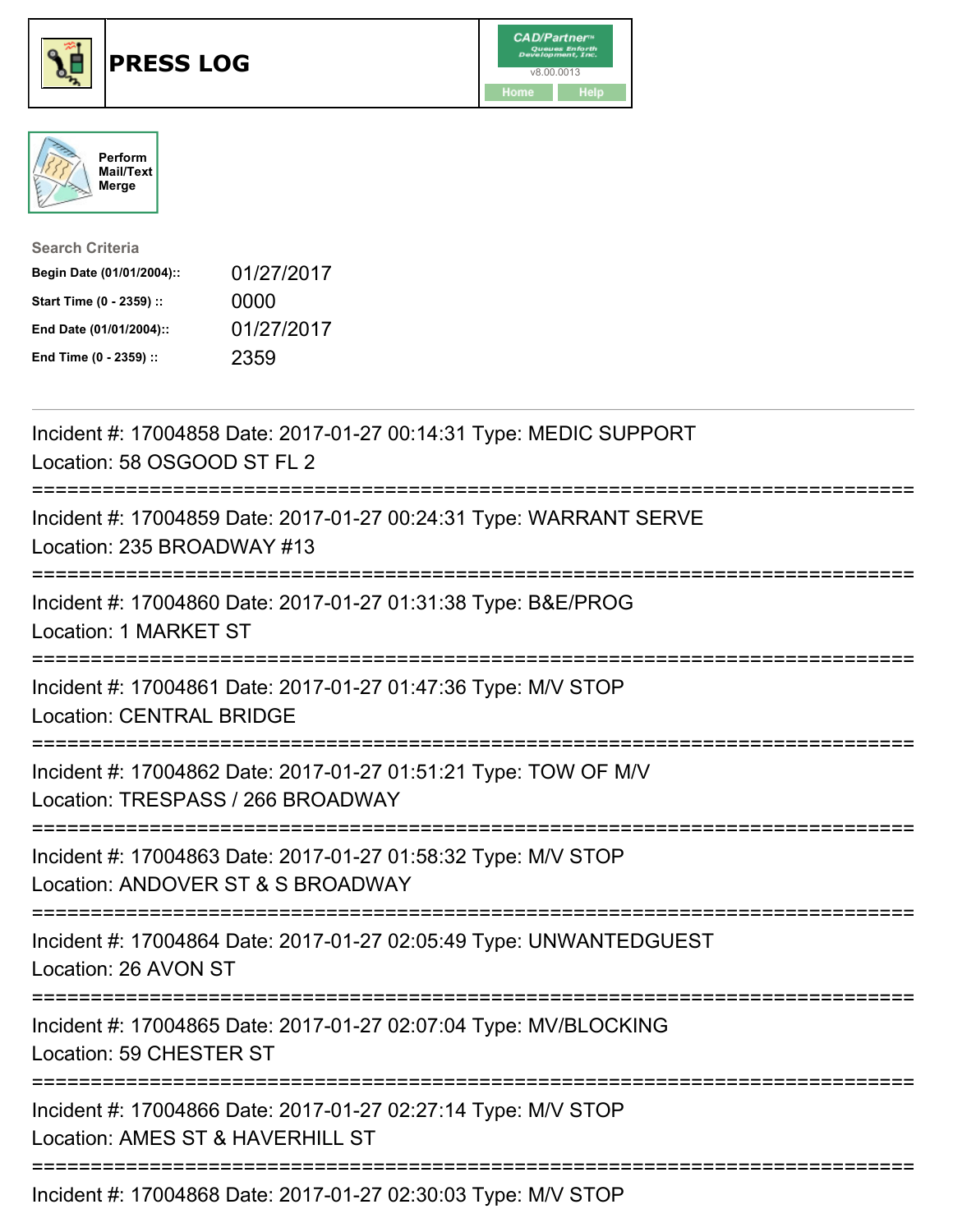| Location: ANDOVER ST & NEWTON ST                                                                                                |
|---------------------------------------------------------------------------------------------------------------------------------|
| Incident #: 17004867 Date: 2017-01-27 02:30:09 Type: M/V STOP<br>Location: 266 BROADWAY                                         |
| Incident #: 17004869 Date: 2017-01-27 02:47:26 Type: TOW/REPOSSED<br>Location: 30 THORNTON AV                                   |
| Incident #: 17004870 Date: 2017-01-27 02:51:25 Type: M/V STOP<br>Location: AMESBURY ST & LEBANON ST                             |
| Incident #: 17004871 Date: 2017-01-27 02:56:14 Type: NOISE ORD<br>Location: 220 OSGOOD ST #BLDG 19 APT 2                        |
| Incident #: 17004872 Date: 2017-01-27 03:13:46 Type: M/V STOP<br>Location: T MOBILE / 160 WINTHROP AV                           |
| Incident #: 17004873 Date: 2017-01-27 03:18:25 Type: M/V STOP<br>Location: MERRIMACK ST & S BROADWAY                            |
| Incident #: 17004874 Date: 2017-01-27 04:28:01 Type: ALARM/BURG<br>Location: IPHONE SOLUTIONS / 117 S BROADWAY                  |
| Incident #: 17004875 Date: 2017-01-27 05:52:51 Type: AUTO ACC/NO PI<br>Location: HAVERHILL ST & JACKSON ST                      |
| Incident #: 17004876 Date: 2017-01-27 07:07:21 Type: A&B PAST<br>Location: BROADWAY                                             |
| Incident #: 17004878 Date: 2017-01-27 07:24:07 Type: M/V STOP<br>Location: 297 LOWELL ST                                        |
| Incident #: 17004877 Date: 2017-01-27 07:24:36 Type: TOW OF M/V<br>Location: 297 LOWELL ST                                      |
| Incident #: 17004879 Date: 2017-01-27 07:37:41 Type: ALARM/BURG<br>Location: COMMONWEALTH HEMATOLOGY / 25 MARSTON ST #SUITE 301 |
| Incident #: 17004880 Date: 2017-01-27 07:54:03 Type: ALARMS<br>Location: MAINSTREAM GLOBAL / 91 GLENN ST                        |
| $Incidant # 17001001$ $Doto: 2017.01.27 00.10:51$ $Tvno: T0111$ $\cap$ $F111$                                                   |

Incident #: 17004881 Date: 2017-01-27 08:10:51 Type: TOW OF M/V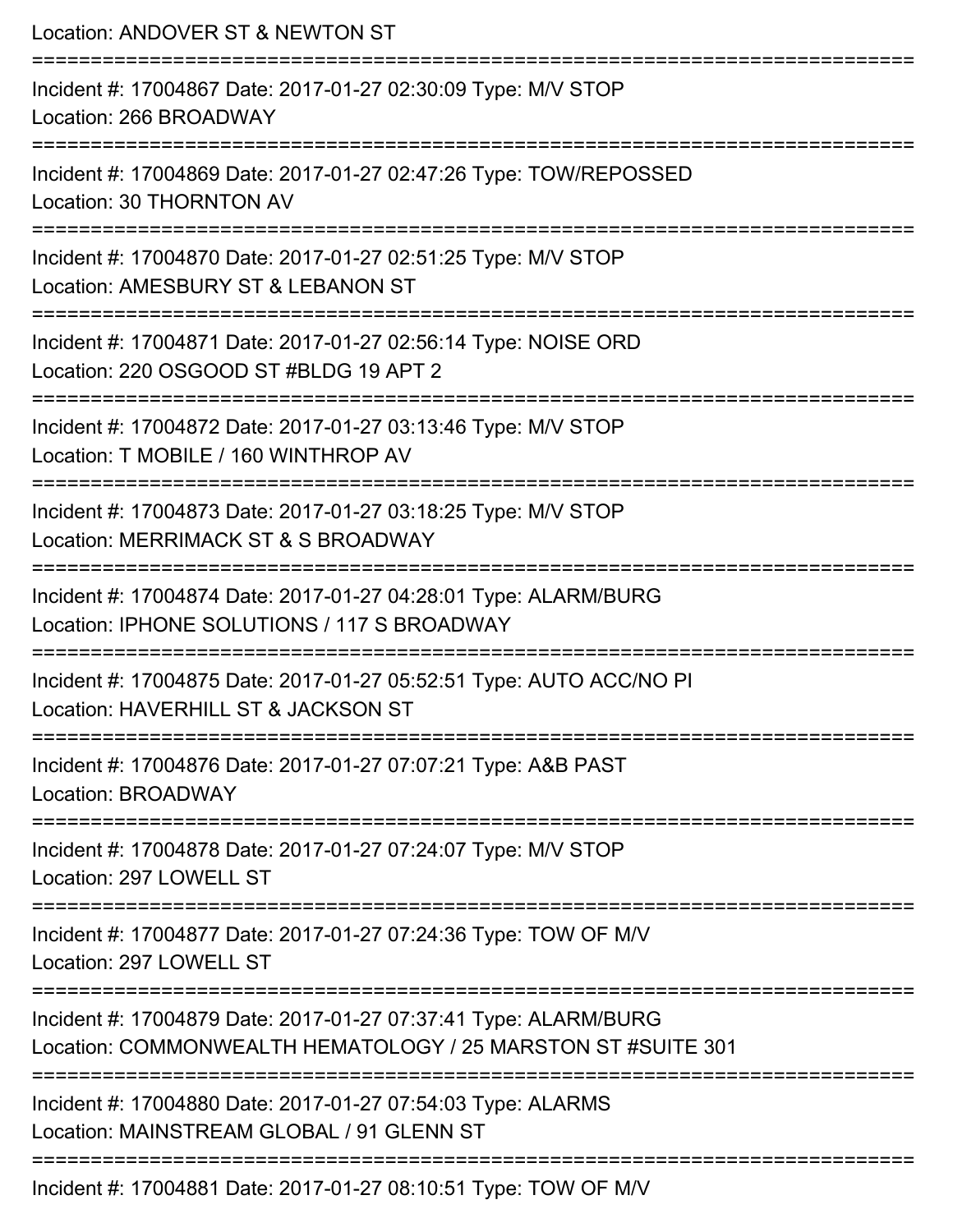| Incident #: 17004882 Date: 2017-01-27 08:12:08 Type: M/V STOP<br>Location: CANAL ST & FRANKLIN ST                              |
|--------------------------------------------------------------------------------------------------------------------------------|
| Incident #: 17004883 Date: 2017-01-27 08:13:58 Type: WARRANT SERVE<br>Location: ARREST / 37 BODWELL ST                         |
| Incident #: 17004884 Date: 2017-01-27 08:28:24 Type: DOMESTIC/PROG<br>Location: ESSEX ST & WINTER ST                           |
| Incident #: 17004885 Date: 2017-01-27 08:30:33 Type: DISORDERLY<br>Location: ANDOVER ST & S BROADWAY                           |
| Incident #: 17004886 Date: 2017-01-27 08:36:35 Type: DISABLED MV<br>Location: JACKSON CT & JACKSON ST<br>===================== |
| Incident #: 17004887 Date: 2017-01-27 08:40:55 Type: M/V STOP<br>Location: CANAL ST & UNION ST                                 |
| Incident #: 17004888 Date: 2017-01-27 08:51:47 Type: M/V STOP<br>Location: BROADWAY & LOWELL ST                                |
| Incident #: 17004889 Date: 2017-01-27 09:06:13 Type: TOW OF M/V<br>Location: 3 BASSWOOD ST                                     |
| Incident #: 17004890 Date: 2017-01-27 09:07:37 Type: INVESTIGATION<br>Location: BUTLER ST & MARGIN ST                          |
| Incident #: 17004891 Date: 2017-01-27 09:14:31 Type: AUTO ACC/NO PI<br><b>Location: MERRIMACK ST</b>                           |
| =====================<br>Incident #: 17004892 Date: 2017-01-27 09:19:59 Type: ALARM/BURG<br>Location: LEGARE RESD / 14 WOOD LN |
| Incident #: 17004893 Date: 2017-01-27 09:23:12 Type: LOST PROPERTY<br>Location: 270 BAILEY ST FL 1STFL                         |
| Incident #: 17004894 Date: 2017-01-27 09:29:47 Type: CK WELL BEING<br>Location: 247 FARNHAM ST                                 |
| Incident #: 17004895 Date: 2017-01-27 09:36:07 Type: INVESTIGATION                                                             |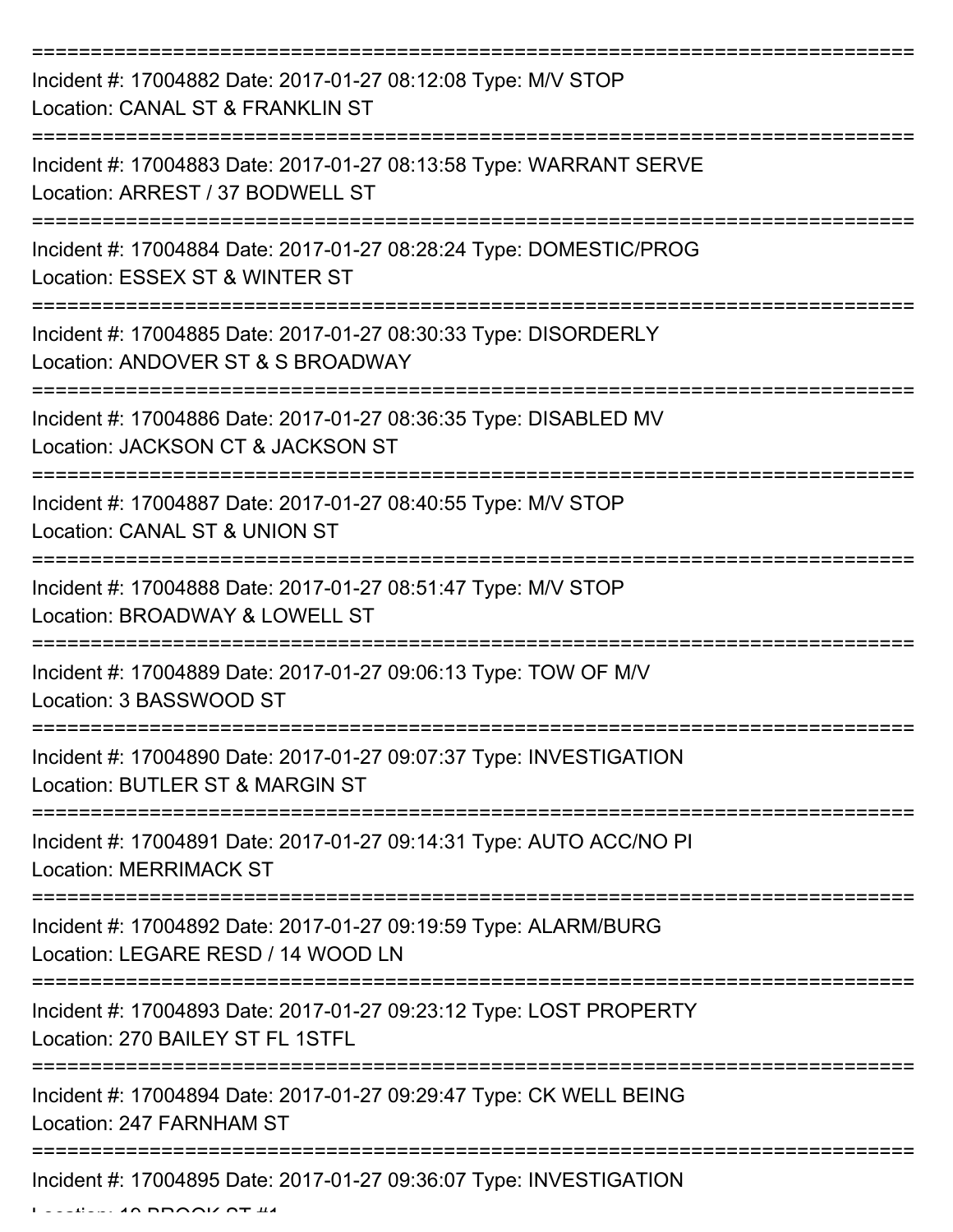| Incident #: 17004896 Date: 2017-01-27 09:54:40 Type: M/V STOP<br>Location: BROADWAY & HAVERHILL ST           |
|--------------------------------------------------------------------------------------------------------------|
| Incident #: 17004897 Date: 2017-01-27 09:55:30 Type: CK WELL BEING<br>Location: 2 CAULKINS CT                |
| Incident #: 17004898 Date: 2017-01-27 09:56:30 Type: SUICIDE ATTEMPT<br>Location: 198 HOWARD ST #BACK FL 1ST |
| Incident #: 17004899 Date: 2017-01-27 10:06:09 Type: M/V STOP<br>Location: BOXFORD ST & S UNION ST           |
| Incident #: 17004900 Date: 2017-01-27 10:11:14 Type: M/V STOP<br>Location: S BROADWAY & SALEM ST             |
| Incident #: 17004901 Date: 2017-01-27 10:12:45 Type: M/V STOP<br>Location: 439 S UNION ST                    |
| Incident #: 17004902 Date: 2017-01-27 10:14:01 Type: WARRANT SERVE<br>Location: 18 MARSTON ST                |
| Incident #: 17004904 Date: 2017-01-27 10:19:07 Type: HARASSMENT<br>Location: WALK IN WALK IN / 60 ALLEN ST   |
| Incident #: 17004903 Date: 2017-01-27 10:19:23 Type: M/V STOP<br>Location: HAVERHILL ST & WEST ST            |
| Incident #: 17004907 Date: 2017-01-27 10:24:44 Type: MISSING PERS<br>Location: 80 HAVERHILL ST               |
| Incident #: 17004905 Date: 2017-01-27 10:24:53 Type: INVEST CONT<br>Location: 301 HAMPSHIRE ST               |
| Incident #: 17004906 Date: 2017-01-27 10:28:13 Type: M/V STOP<br>Location: CAMBRIDGE ST & WINTHROP AV        |
| Incident #: 17004908 Date: 2017-01-27 10:35:39 Type: MEDIC SUPPORT<br><b>Location: MERRIMACK ST</b>          |
| Incident #: 17004909 Date: 2017-01-27 10:38:35 Type: M/V STOP                                                |

Location: 40 WINITHDOD AV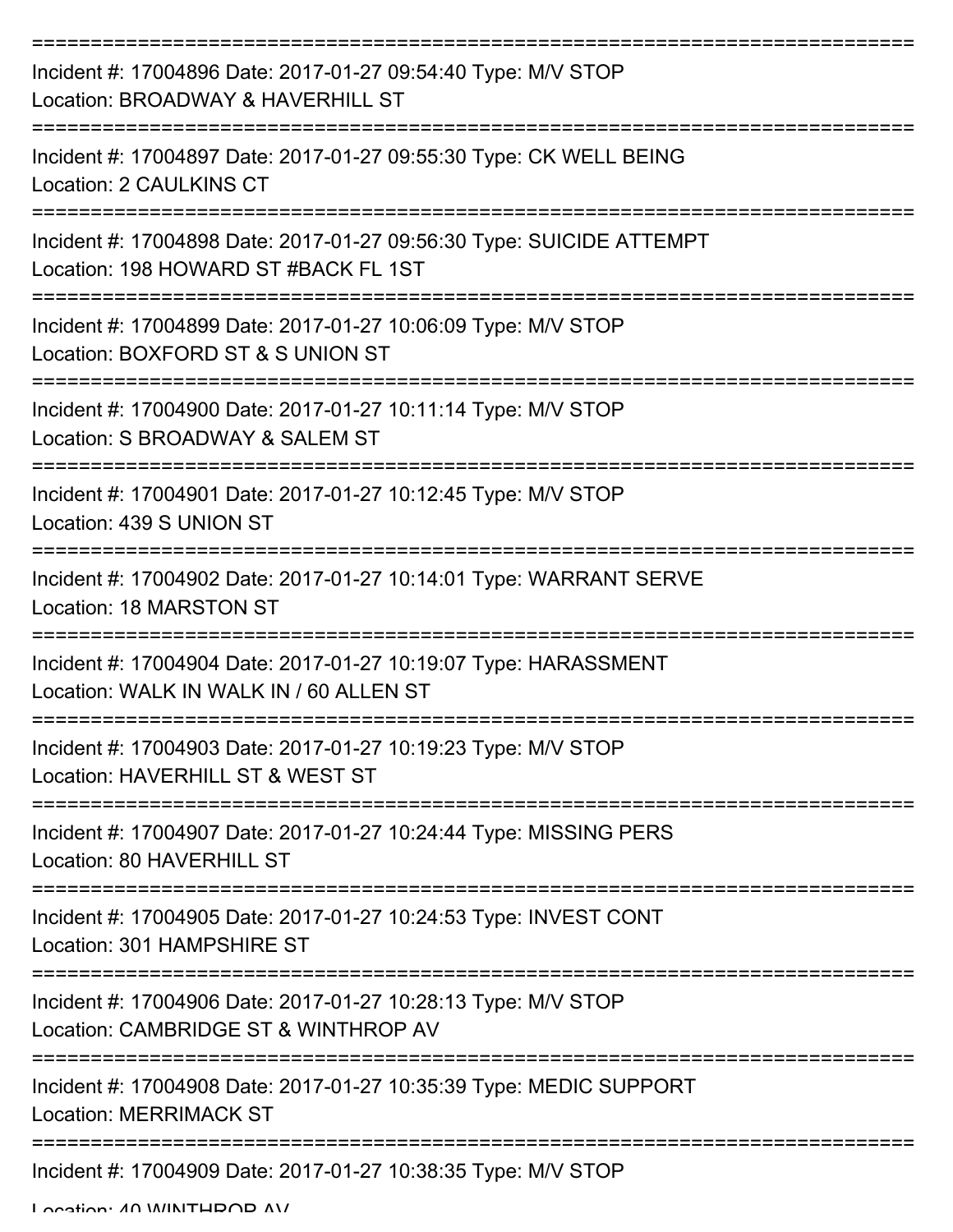| Incident #: 17004910 Date: 2017-01-27 10:40:15 Type: M/V STOP<br>Location: BROADWAY & COMMON ST<br>============================= |
|----------------------------------------------------------------------------------------------------------------------------------|
| Incident #: 17004911 Date: 2017-01-27 10:41:10 Type: M/V STOP<br>Location: FRONT ST & S BROADWAY                                 |
| Incident #: 17004912 Date: 2017-01-27 10:43:06 Type: SUS PERS/MV<br>Location: AMESBURY ST & COMMON ST                            |
| Incident #: 17004913 Date: 2017-01-27 10:56:38 Type: SUICIDE ATTEMPT<br>Location: HEALTH AND HUMAN SERVICES / 280 MERRIMACK ST   |
| Incident #: 17004914 Date: 2017-01-27 11:00:26 Type: M/V STOP<br>Location: 284 BROADWAY                                          |
| Incident #: 17004915 Date: 2017-01-27 11:02:33 Type: M/V STOP<br>Location: HAMPSHIRE ST & LOWELL ST                              |
| Incident #: 17004916 Date: 2017-01-27 11:07:13 Type: SUS PERS/MV<br>Location: 35 FARNHAM ST                                      |
| Incident #: 17004917 Date: 2017-01-27 11:17:40 Type: DISTURBANCE<br>Location: 41 A MORTON ST                                     |
| Incident #: 17004918 Date: 2017-01-27 11:21:48 Type: ANIMAL COMPL<br>Location: 451 MT VERNON ST                                  |
| Incident #: 17004919 Date: 2017-01-27 11:23:02 Type: M/V STOP<br>Location: BRADFORD ST & FRANKLIN ST                             |
| Incident #: 17004920 Date: 2017-01-27 11:30:13 Type: ALARM/BURG<br>Location: JRL DISCOUNTS / 90 GLENN ST #SUITE 600              |
| Incident #: 17004921 Date: 2017-01-27 11:39:10 Type: M/V STOP<br>Location: BROADWAY & LOWELL ST                                  |
| Incident #: 17004922 Date: 2017-01-27 11:43:50 Type: M/V STOP<br>Location: BROADWAY & MANCHESTER ST                              |
| Incident #: 17004923 Date: 2017-01-27 11:54:42 Type: M/V STOP<br>Location: BRADFORD ST & BROADWAY                                |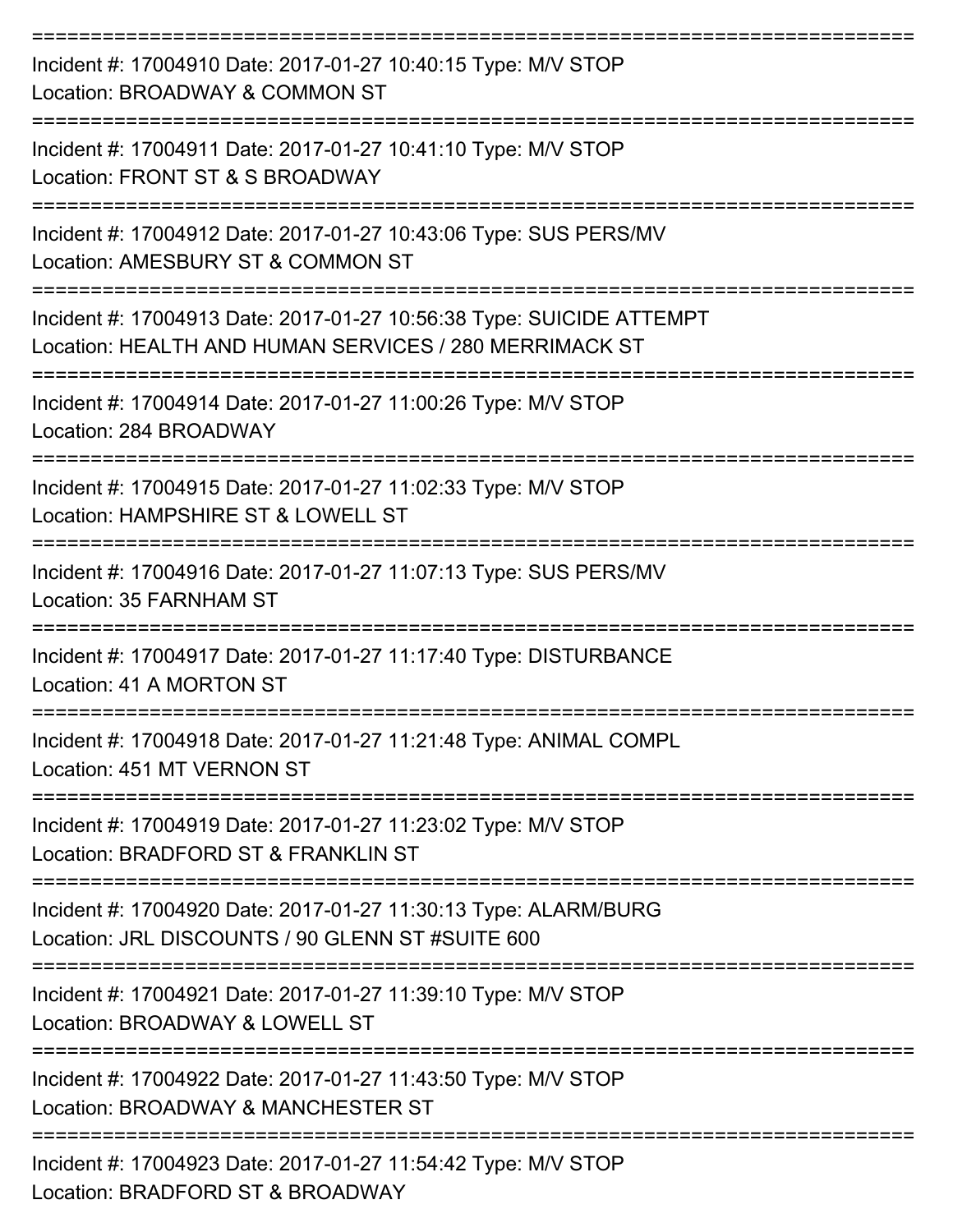| Incident #: 17004924 Date: 2017-01-27 12:03:58 Type: INVESTIGATION<br>Location: 380 ELM ST                                                                      |
|-----------------------------------------------------------------------------------------------------------------------------------------------------------------|
| =================================<br>Incident #: 17004925 Date: 2017-01-27 12:05:06 Type: M/V STOP<br>Location: BROADWAY & LOWELL ST<br>----------------------- |
| Incident #: 17004926 Date: 2017-01-27 12:06:37 Type: M/V STOP<br>Location: BROADWAY & LOWELL ST                                                                 |
| Incident #: 17004929 Date: 2017-01-27 12:08:25 Type: KEEP PEACE<br>Location: 123 ALLSTON ST                                                                     |
| Incident #: 17004927 Date: 2017-01-27 12:09:56 Type: M/V STOP<br>Location: BROADWAY & LOWELL ST                                                                 |
| Incident #: 17004928 Date: 2017-01-27 12:10:15 Type: ALARM/BURG<br>Location: PLACENCIA RESD / 16 BEACON ST #APT 1                                               |
| :==========================<br>------------------------------<br>Incident #: 17004931 Date: 2017-01-27 12:10:45 Type: HIT & RUN M/V<br>Location: 288 AMES ST    |
| Incident #: 17004930 Date: 2017-01-27 12:11:27 Type: DISTURBANCE<br><b>Location: 500 MERRIMACK ST</b>                                                           |
| Incident #: 17004932 Date: 2017-01-27 12:28:28 Type: DISABLED MV<br>Location: FRANKLIN ST & LOWELL ST                                                           |
| Incident #: 17004933 Date: 2017-01-27 12:30:50 Type: INVESTIGATION<br>Location: LAWRENCE HIGH SCHOOL / 70 N PARISH RD                                           |
| Incident #: 17004934 Date: 2017-01-27 12:32:11 Type: SUS PERS/MV<br>Location: PARK ST & TRENTON ST                                                              |
| Incident #: 17004935 Date: 2017-01-27 12:44:12 Type: MISSING PERS<br>Location: 47 TREMONT ST                                                                    |
| Incident #: 17004936 Date: 2017-01-27 12:53:44 Type: RECOV/STOL/MV<br>Location: 75 MANCHESTER ST                                                                |
| Incident #: 17004938 Date: 2017-01-27 12:55:09 Type: FRAUD<br>Location: 46 JUNIPER ST                                                                           |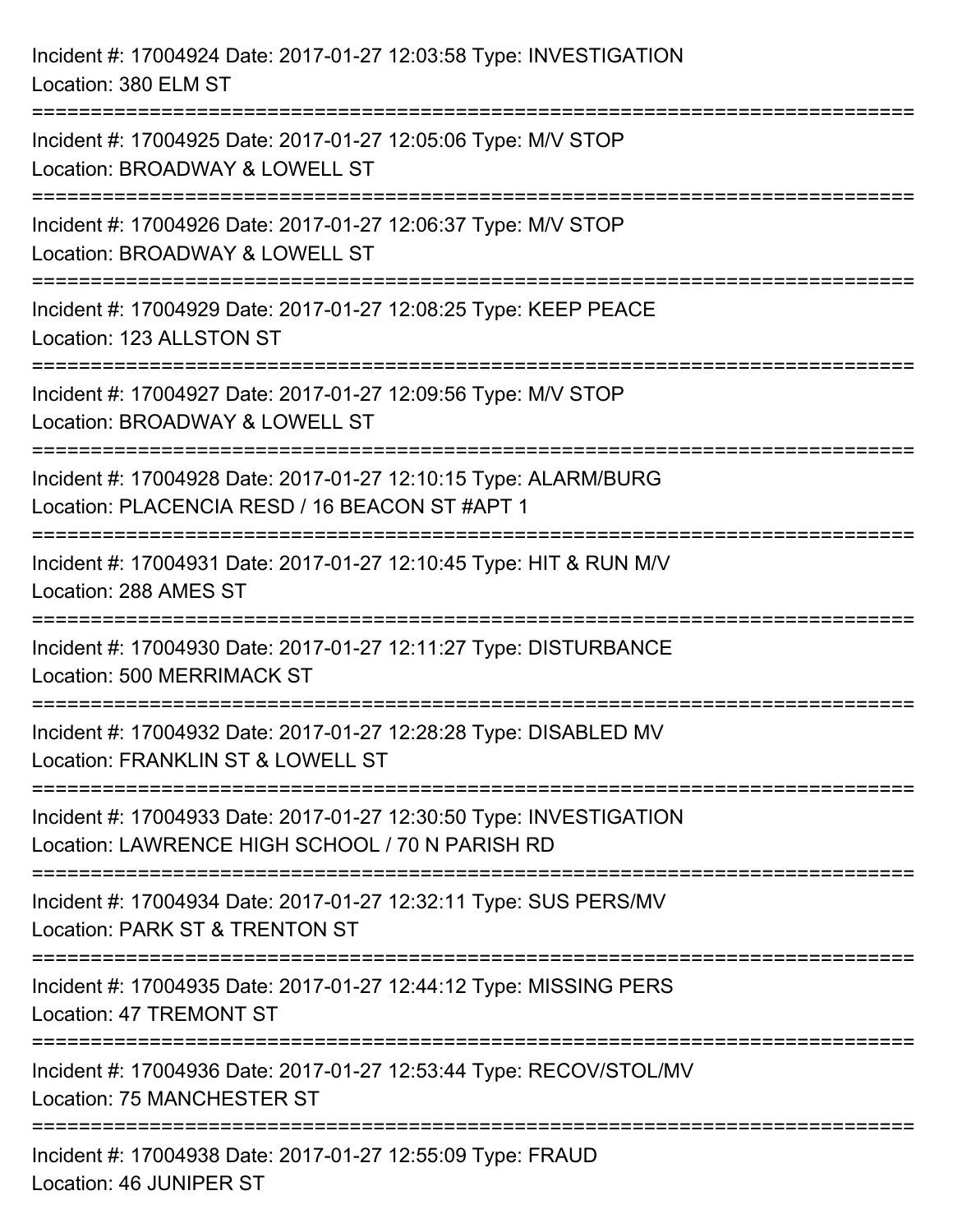| Incident #: 17004937 Date: 2017-01-27 12:56:56 Type: CK WELL BEING<br>Location: GENERAL ST & PROSPECT ST                      |
|-------------------------------------------------------------------------------------------------------------------------------|
| Incident #: 17004939 Date: 2017-01-27 13:02:57 Type: CK WELL BEING<br>Location: GENERAL ST & PROSPECT ST                      |
| Incident #: 17004940 Date: 2017-01-27 13:08:46 Type: M/V STOP<br>Location: HAMPSHIRE ST & LOWELL ST<br>----------------       |
| Incident #: 17004941 Date: 2017-01-27 13:22:39 Type: AUTO ACC/PI<br>Location: S UNION ST & SALEM ST                           |
| Incident #: 17004942 Date: 2017-01-27 13:24:46 Type: AUTO ACC/PI<br>Location: S BROADWAY & SALEM ST<br>==============         |
| Incident #: 17004943 Date: 2017-01-27 13:29:00 Type: M/V STOP<br>Location: FOSTER ST & MARKET ST                              |
| Incident #: 17004944 Date: 2017-01-27 13:30:56 Type: CK WELL BEING<br>Location: 23 BROOKFIELD ST                              |
| Incident #: 17004945 Date: 2017-01-27 13:34:57 Type: M/V STOP<br>Location: S UNION ST & WINTHROP AV                           |
| Incident #: 17004946 Date: 2017-01-27 13:37:02 Type: CK WELL BEING<br>Location: 7 WOOD LN #309                                |
| Incident #: 17004947 Date: 2017-01-27 13:50:28 Type: AUTO ACC/NO PI<br>Location: AMESBURY ST & HAVERHILL ST                   |
| Incident #: 17004948 Date: 2017-01-27 13:52:42 Type: AUTO ACC/NO PI<br>Location: BENNINGTON ST & PARK ST                      |
| Incident #: 17004949 Date: 2017-01-27 13:53:19 Type: DISTURBANCE<br>Location: 54 BOXFORD ST                                   |
| Incident #: 17004951 Date: 2017-01-27 13:56:13 Type: SUS PERS/MV<br>Location: 177 FERRY ST                                    |
| Incident #: 17004950 Date: 2017-01-27 13:59:59 Type: SUS PERS/MV<br>Location: CENTRAL CATHOLIC HIGH SCHOOL / 300 HAMPSHIRE ST |

===========================================================================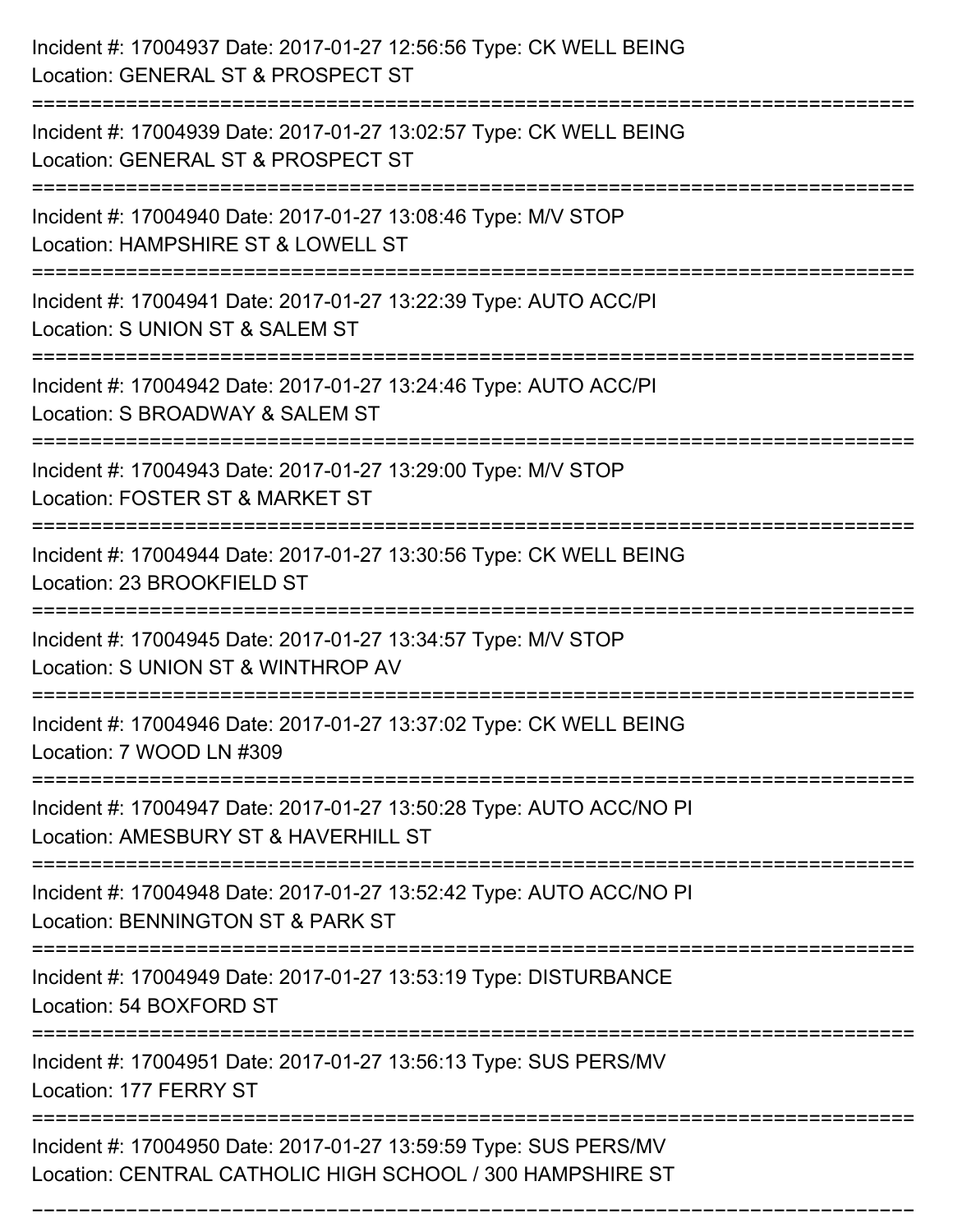| Incident #: 17004952 Date: 2017-01-27 14:20:19 Type: CK WELL BEING<br>Location: 14 LANSDOWNE CT FL 1ST     |
|------------------------------------------------------------------------------------------------------------|
| Incident #: 17004953 Date: 2017-01-27 14:36:06 Type: WARRANT SERVE<br>Location: 44 KENDALL ST FL 3         |
| Incident #: 17004955 Date: 2017-01-27 14:36:20 Type: MV/BLOCKING<br>Location: RT 114 & N ANDOVER MALL      |
| Incident #: 17004954 Date: 2017-01-27 14:36:31 Type: DRUG VIO<br>Location: BUSWELL ST & LEXINGTON ST       |
| Incident #: 17004956 Date: 2017-01-27 14:42:15 Type: INVEST CONT<br>Location: 253 ERVING AV                |
| Incident #: 17004957 Date: 2017-01-27 14:45:03 Type: M/V STOP<br>Location: BERKELEY ST & BRUCE ST          |
| Incident #: 17004958 Date: 2017-01-27 14:46:51 Type: MEDIC SUPPORT<br>Location: BURGER KING / 187 BROADWAY |
| Incident #: 17004959 Date: 2017-01-27 14:55:43 Type: M/V STOP<br>Location: BERKELEY ST & JACKSON ST        |
| Incident #: 17004960 Date: 2017-01-27 14:59:21 Type: INVEST CONT<br>Location: 46 JUNIPER ST                |
| Incident #: 17004961 Date: 2017-01-27 15:02:03 Type: M/V STOP<br>Location: BRUCE ST & PARK ST              |
| Incident #: 17004962 Date: 2017-01-27 15:02:16 Type: M/V STOP<br>Location: 253 PARK ST                     |
| Incident #: 17004963 Date: 2017-01-27 15:10:32 Type: M/V STOP<br>Location: ESSEX ST & FRANKLIN ST          |
| Incident #: 17004964 Date: 2017-01-27 15:17:47 Type: M/V STOP<br>Location: JACKSON ST & METHUEN ST         |
| Incident #: 17004965 Date: 2017-01-27 15:18:17 Type: M/V STOP<br>Location: 161 BAILEY ST                   |
|                                                                                                            |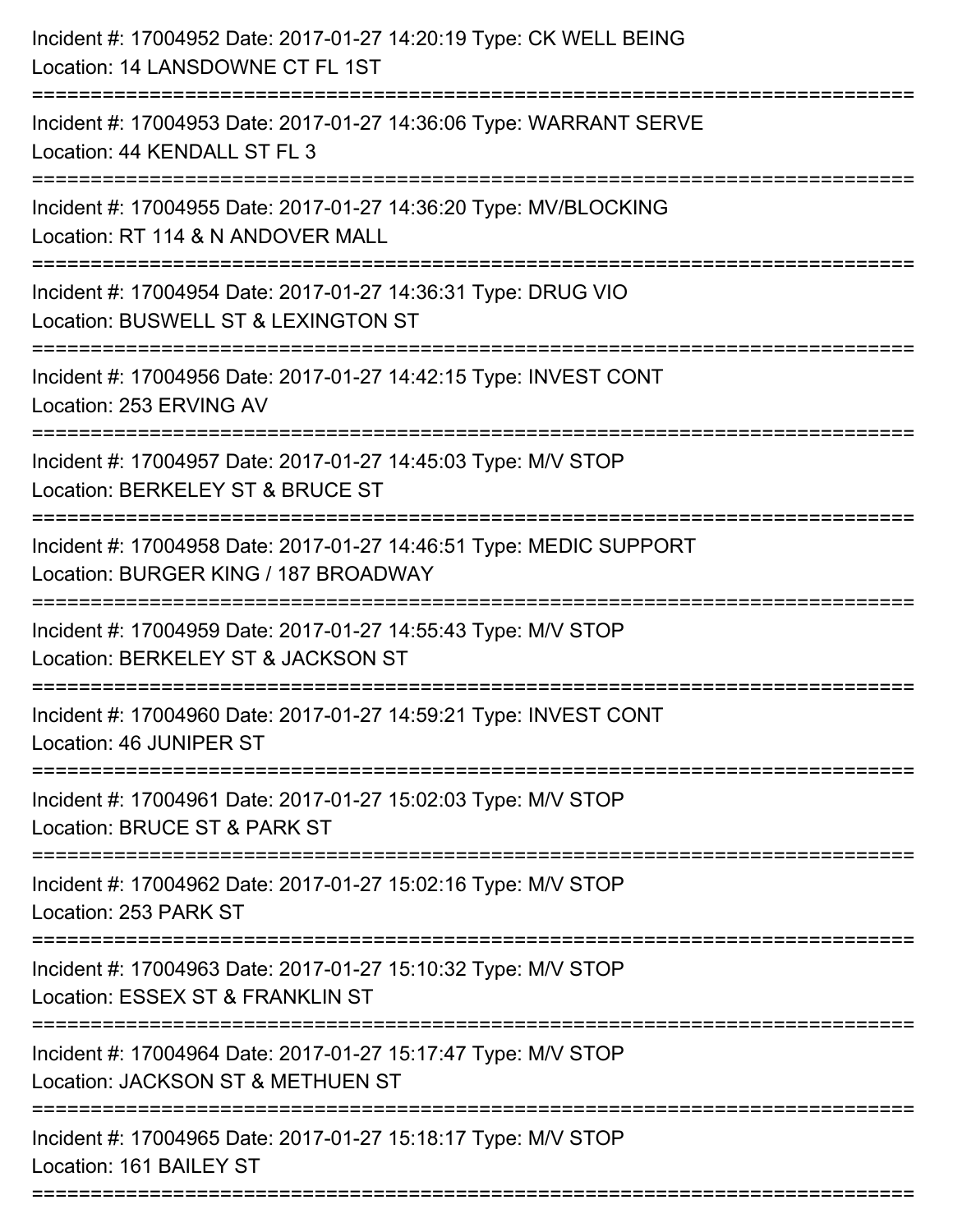Location: BROADWAY & LOWELL ST =========================================================================== Incident #: 17004967 Date: 2017-01-27 15:29:25 Type: SUS PERS/MV Location: BROOK ST & MILFORD ST =========================================================================== Incident #: 17004968 Date: 2017-01-27 15:36:00 Type: MEDIC SUPPORT Location: 24 SUNSET AV FL 2NDFL =========================================================================== Incident #: 17004969 Date: 2017-01-27 15:37:47 Type: AUTO ACC/NO PI Location: 309 PARK ST =========================================================================== Incident #: 17004970 Date: 2017-01-27 15:47:10 Type: M/V STOP Location: EMMETT ST & NEWTON ST =========================================================================== Incident #: 17004972 Date: 2017-01-27 15:49:01 Type: TRESPASSING Location: LAWRENCE PUBLIC LIBRARY / 51 LAWRENCE ST =========================================================================== Incident #: 17004971 Date: 2017-01-27 15:49:22 Type: M/V STOP Location: 82 S BROADWAY =========================================================================== Incident #: 17004973 Date: 2017-01-27 16:03:43 Type: M/V STOP Location: S BROADWAY & SHATTUCK ST =========================================================================== Incident #: 17004974 Date: 2017-01-27 16:07:49 Type: ASSSIT AMBULANC Location: 5 JACKSON CT =========================================================================== Incident #: 17004975 Date: 2017-01-27 16:14:11 Type: SUS PERS/MV Location: 21 WINTHROP AV =========================================================================== Incident #: 17004976 Date: 2017-01-27 16:16:47 Type: DISTURBANCE Location: 7 WILMOT ST =========================================================================== Incident #: 17004977 Date: 2017-01-27 16:19:35 Type: CK WELL BEING Location: 43 FALMOUTH ST =========================================================================== Incident #: 17004978 Date: 2017-01-27 16:25:00 Type: MAN DOWN Location: 100 FRANKLIN ST =========================================================================== Incident #: 17004979 Date: 2017-01-27 16:26:32 Type: DISTURBANCE Location: 32 LAWRENCE ST #APT35 ===========================================================================

Incident #: 17004980 Date: 2017 01 27 16:37:47 Type: 2017 01 27 16:37:47 Type: 2017 On 27 16:37:47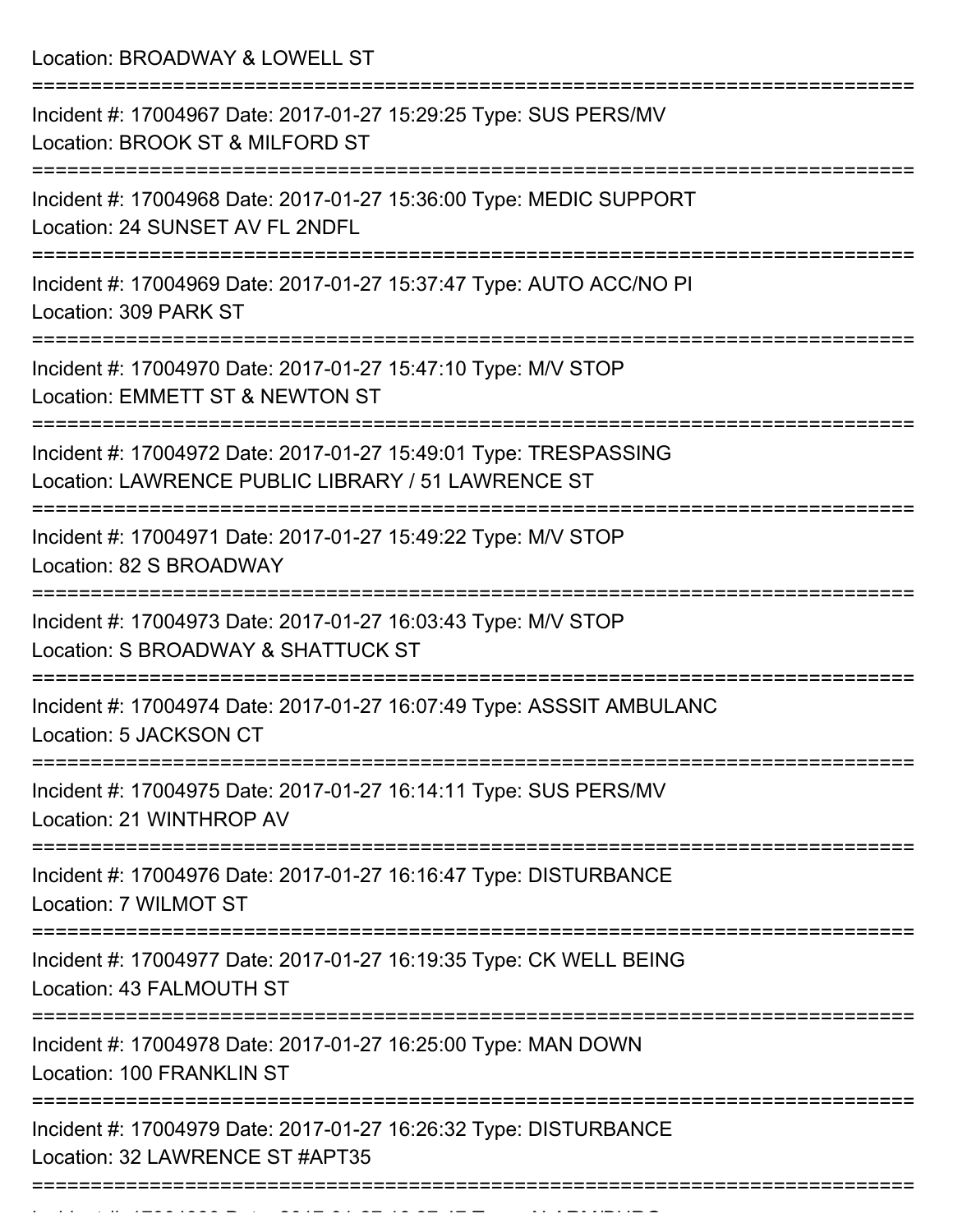| Location: TEJEDA RESD / 61 TENNEY ST FL 3RDFL                                                                    |
|------------------------------------------------------------------------------------------------------------------|
| Incident #: 17004981 Date: 2017-01-27 16:49:14 Type: IDENTITY THEFT<br>Location: 93 NEWTON ST #1ST               |
| Incident #: 17004982 Date: 2017-01-27 17:12:28 Type: DISTURBANCE<br>Location: 28 HAWLEY ST                       |
| Incident #: 17004983 Date: 2017-01-27 17:35:43 Type: KEEP PEACE<br>Location: 157 NEWBURY ST                      |
| Incident #: 17004984 Date: 2017-01-27 17:39:58 Type: TRESPASSING<br>Location: 25 SUMMER ST                       |
| Incident #: 17004985 Date: 2017-01-27 17:41:58 Type: ANIMAL COMPL<br>Location: 495 NORTH & RT 114                |
| Incident #: 17004986 Date: 2017-01-27 17:44:19 Type: SUS PERS/MV<br>Location: 13 WOOD LN<br>-------------------- |
| Incident #: 17004988 Date: 2017-01-27 17:53:58 Type: SUS PERS/MV<br>Location: 101 CAMBRIDGE ST                   |
| Incident #: 17004987 Date: 2017-01-27 17:56:14 Type: ALARM/HOLD<br>Location: LGH / 25 MARSTON ST                 |
| Incident #: 17004991 Date: 2017-01-27 17:58:34 Type: CK WELL BEING<br>Location: 34 HAVERHILL ST                  |
| Incident #: 17004990 Date: 2017-01-27 18:00:58 Type: STOL/MV/PAS<br>Location: 314 S BROADWAY                     |
| Incident #: 17004989 Date: 2017-01-27 18:01:09 Type: M/V STOP<br>Location: BROADWAY & CEDAR ST                   |
| Incident #: 17004992 Date: 2017-01-27 18:18:35 Type: AUTO ACC/NO PI<br>Location: 16 FERRY ST                     |
| Incident #: 17004993 Date: 2017-01-27 18:22:44 Type: THREATS<br>Location: 1 BEACON AV                            |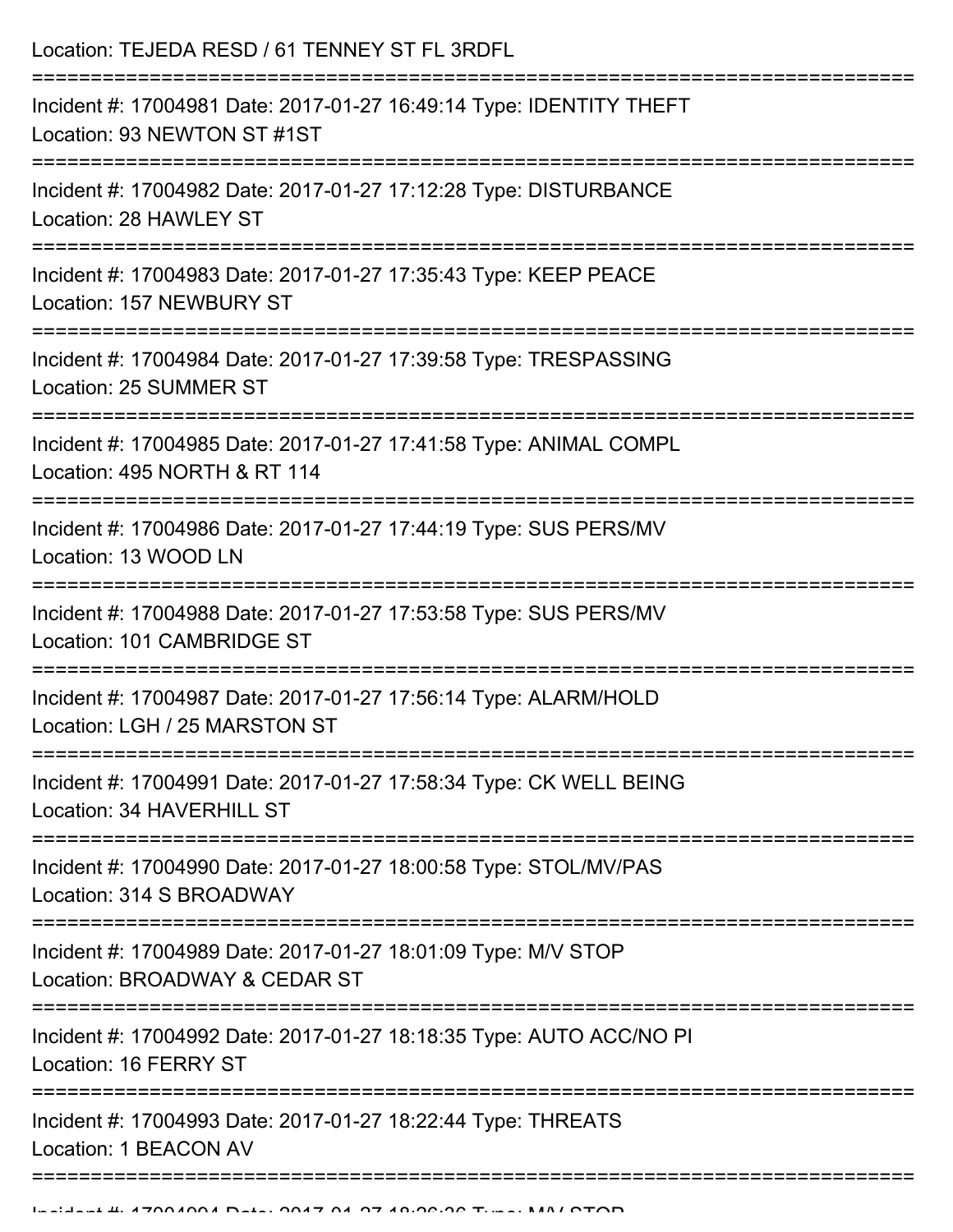| Location: FALLS BRIDGE / null                                                                                                                                               |
|-----------------------------------------------------------------------------------------------------------------------------------------------------------------------------|
| Incident #: 17004995 Date: 2017-01-27 18:27:31 Type: STOL/MV/PAS<br>Location: 314 S BROADWAY<br>======================================                                      |
| Incident #: 17004996 Date: 2017-01-27 18:31:54 Type: COURT DOC SERVE<br>Location: 82 BENNINGTON ST                                                                          |
| Incident #: 17004997 Date: 2017-01-27 18:37:06 Type: HIT & RUN M/V<br>Location: 66 PLEASANT ST<br>=====================================<br>-------------------------------- |
| Incident #: 17005001 Date: 2017-01-27 18:37:29 Type: MAL DAMAGE<br>Location: 66 THORNTON ST                                                                                 |
| Incident #: 17004998 Date: 2017-01-27 18:40:34 Type: FIGHT<br>Location: 33 BROOK ST                                                                                         |
| Incident #: 17004999 Date: 2017-01-27 18:41:37 Type: ASSSIT OTHER PD<br>Location: 8 INMAN ST                                                                                |
| Incident #: 17005000 Date: 2017-01-27 18:55:37 Type: ALARM/BURG<br>Location: MAINSTREAM GLOBAL / 91 GLENN ST                                                                |
| Incident #: 17005002 Date: 2017-01-27 19:12:54 Type: DRUG VIO<br>Location: 8 COLFAX AV                                                                                      |
| Incident #: 17005003 Date: 2017-01-27 19:30:11 Type: ALARM/BURG<br>Location: PAYLESS SHOES / 700 ESSEX ST                                                                   |
| Incident #: 17005006 Date: 2017-01-27 19:31:33 Type: HARASSMENT<br>Location: 25 FOREST ST                                                                                   |
| Incident #: 17005004 Date: 2017-01-27 19:32:31 Type: AUTO ACC/NO PI<br>Location: AMESBURY ST & HAVERHILL ST                                                                 |
| Incident #: 17005005 Date: 2017-01-27 19:32:45 Type: AUTO ACC/PI<br>Location: AMESBURY ST & HAVERHILL ST                                                                    |
| Incident #: 17005007 Date: 2017-01-27 19:40:07 Type: A&B PAST<br>Location: 2 EAST ST                                                                                        |
| $\epsilon$ ident 4. 17005000 Dete: 2017.01.27.10:11:10 Ture: DODDEDV DACT                                                                                                   |

Incident #: 17005008 Date: 2017-01-27 19:41:49 Type: ROBBERY PAST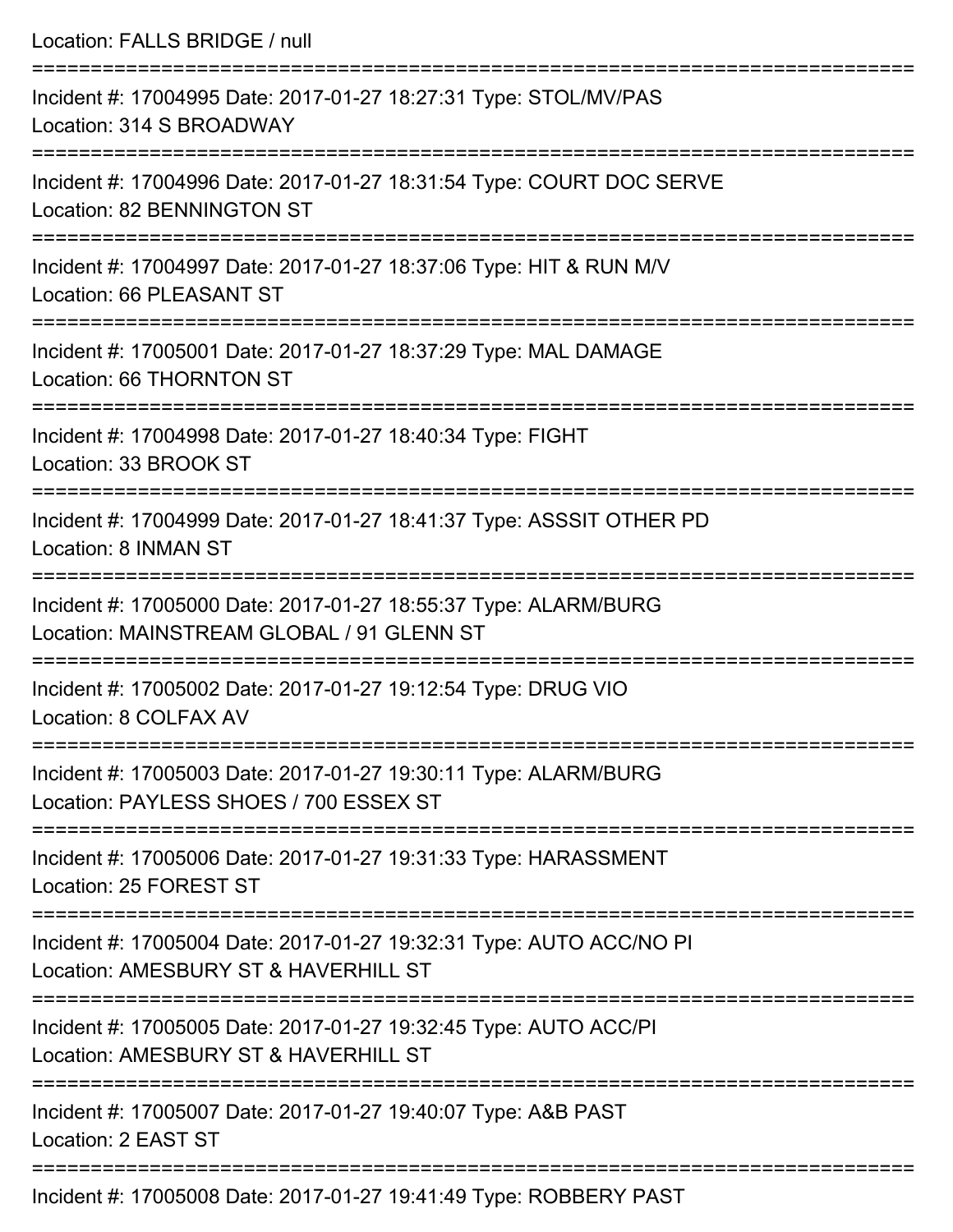| Incident #: 17005009 Date: 2017-01-27 19:46:56 Type: ALARMS<br>Location: 156 MYRTLE ST<br>------------------------------ |
|--------------------------------------------------------------------------------------------------------------------------|
| Incident #: 17005010 Date: 2017-01-27 19:49:41 Type: ALARM/BURG<br>Location: LORENZO BUILDING / 599 CANAL ST             |
| Incident #: 17005011 Date: 2017-01-27 19:53:21 Type: DISTURBANCE<br>Location: 89 SARATOGA ST FL 1                        |
| Incident #: 17005012 Date: 2017-01-27 19:55:01 Type: SUICIDE ATTEMPT<br>Location: 56 FERRY ST                            |
| Incident #: 17005013 Date: 2017-01-27 20:18:34 Type: DOMESTIC/PAST<br>Location: 234 BAILEY ST                            |
| Incident #: 17005015 Date: 2017-01-27 20:20:41 Type: SUS PERS/MV<br>Location: CENTRAL BRIDGE / 0 MERRIMACK ST            |
| Incident #: 17005014 Date: 2017-01-27 20:21:16 Type: MISSING PERS<br>Location: 203 FARNHAM ST                            |
| Incident #: 17005016 Date: 2017-01-27 20:26:17 Type: ANIMAL COMPL<br><b>Location: 23 BENNINGTON ST</b>                   |
| Incident #: 17005017 Date: 2017-01-27 20:42:13 Type: AUTO ACC/NO PI<br>Location: 170 S UNION ST                          |
| Incident #: 17005018 Date: 2017-01-27 20:49:12 Type: SUS PERS/MV<br><b>Location: COPLEY ST</b>                           |
| Incident #: 17005019 Date: 2017-01-27 20:49:27 Type: SUS PERS/MV<br>Location: 33 STATE ST                                |
| Incident #: 17005020 Date: 2017-01-27 21:15:45 Type: AUTO ACC/NO PI<br>Location: S BROADWAY & SALEM ST                   |
| Incident #: 17005021 Date: 2017-01-27 21:18:49 Type: THREATS<br>Location: 53 BRADFORD ST                                 |
| Incident #: 17005022 Date: 2017-01-27 21:23:14 Type: INVESTIGATION                                                       |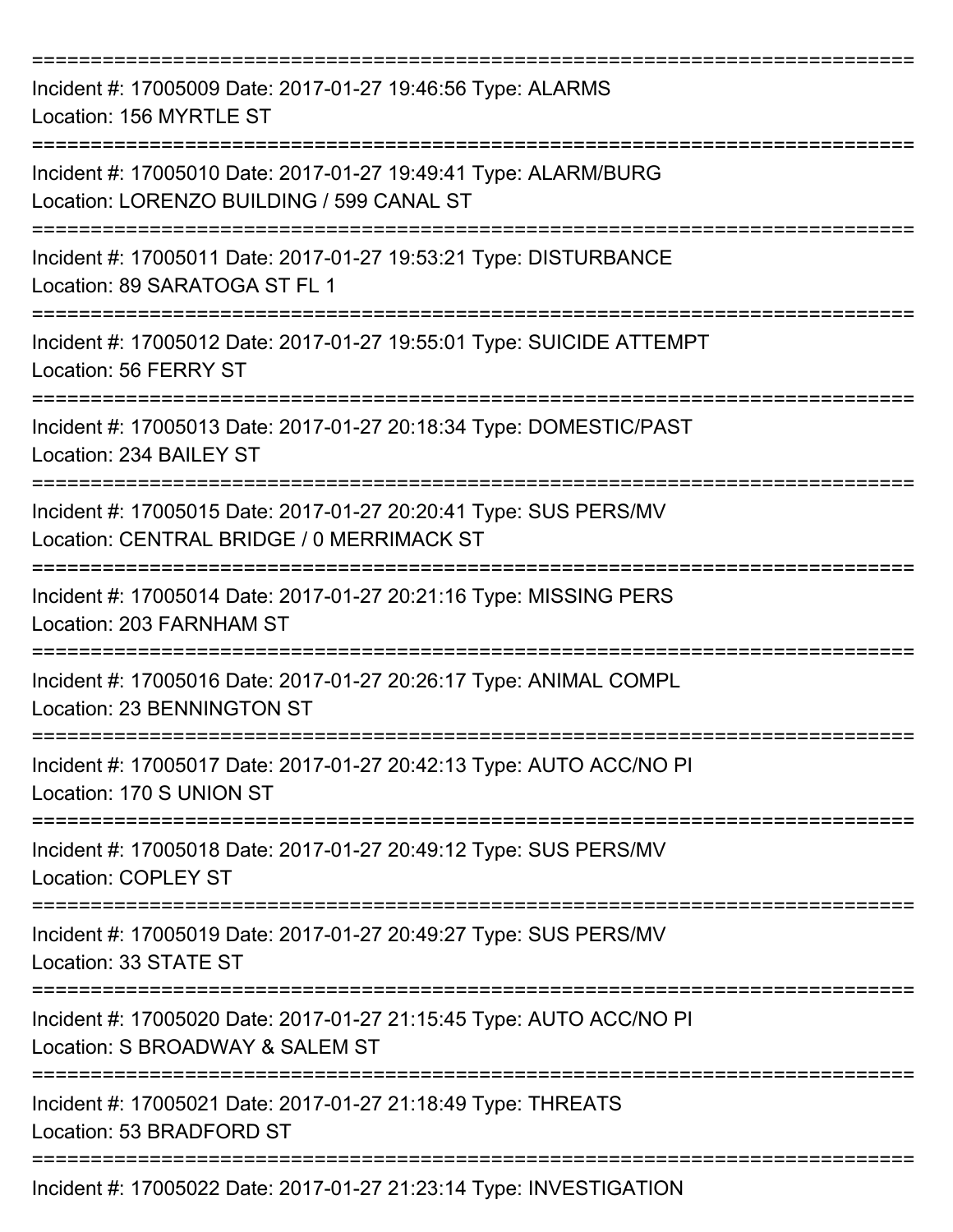| Incident #: 17005023 Date: 2017-01-27 21:55:00 Type: INVESTIGATION<br>Location: 293 JACKSON ST                          |
|-------------------------------------------------------------------------------------------------------------------------|
| Incident #: 17005024 Date: 2017-01-27 21:59:36 Type: INVESTIGATION<br>Location: 90 LOWELL ST                            |
| Incident #: 17005025 Date: 2017-01-27 22:01:57 Type: LOUD NOISE<br>Location: 238 WATER ST #C                            |
| Incident #: 17005027 Date: 2017-01-27 22:02:18 Type: ALARM/BURG<br>Location: LEAHY SCHOOL / 100 ERVING AV               |
| Incident #: 17005026 Date: 2017-01-27 22:03:57 Type: M/V STOP<br>Location: ANDOVER ST & S BROADWAY                      |
| Incident #: 17005028 Date: 2017-01-27 22:06:18 Type: M/V STOP<br>Location: LAWRENCE ST & MYRTLE ST                      |
| Incident #: 17005029 Date: 2017-01-27 22:11:55 Type: THREATS<br>Location: 248 BROADWAY #309                             |
| Incident #: 17005030 Date: 2017-01-27 22:11:59 Type: LARCENY/PAST<br>Location: LAWRENCE GENERAL HOSPITAL / 1 GENERAL ST |
| Incident #: 17005031 Date: 2017-01-27 22:22:41 Type: B&E/PROG<br>Location: 246 SALEM ST                                 |
| Incident #: 17005032 Date: 2017-01-27 22:29:42 Type: MV/BLOCKING<br>Location: 232 LAWRENCE ST                           |
| Incident #: 17005033 Date: 2017-01-27 22:31:45 Type: M/V STOP<br>Location: MERRIMACK ST & S BROADWAY                    |
| Incident #: 17005034 Date: 2017-01-27 22:38:26 Type: M/V STOP<br>Location: S BROADWAY & SHATTUCK ST                     |
| Incident #: 17005035 Date: 2017-01-27 22:39:55 Type: M/V STOP<br>Location: CANAL ST & UNION ST                          |
| Incident #: 17005036 Date: 2017-01-27 22:44:47 Type: M/V STOP                                                           |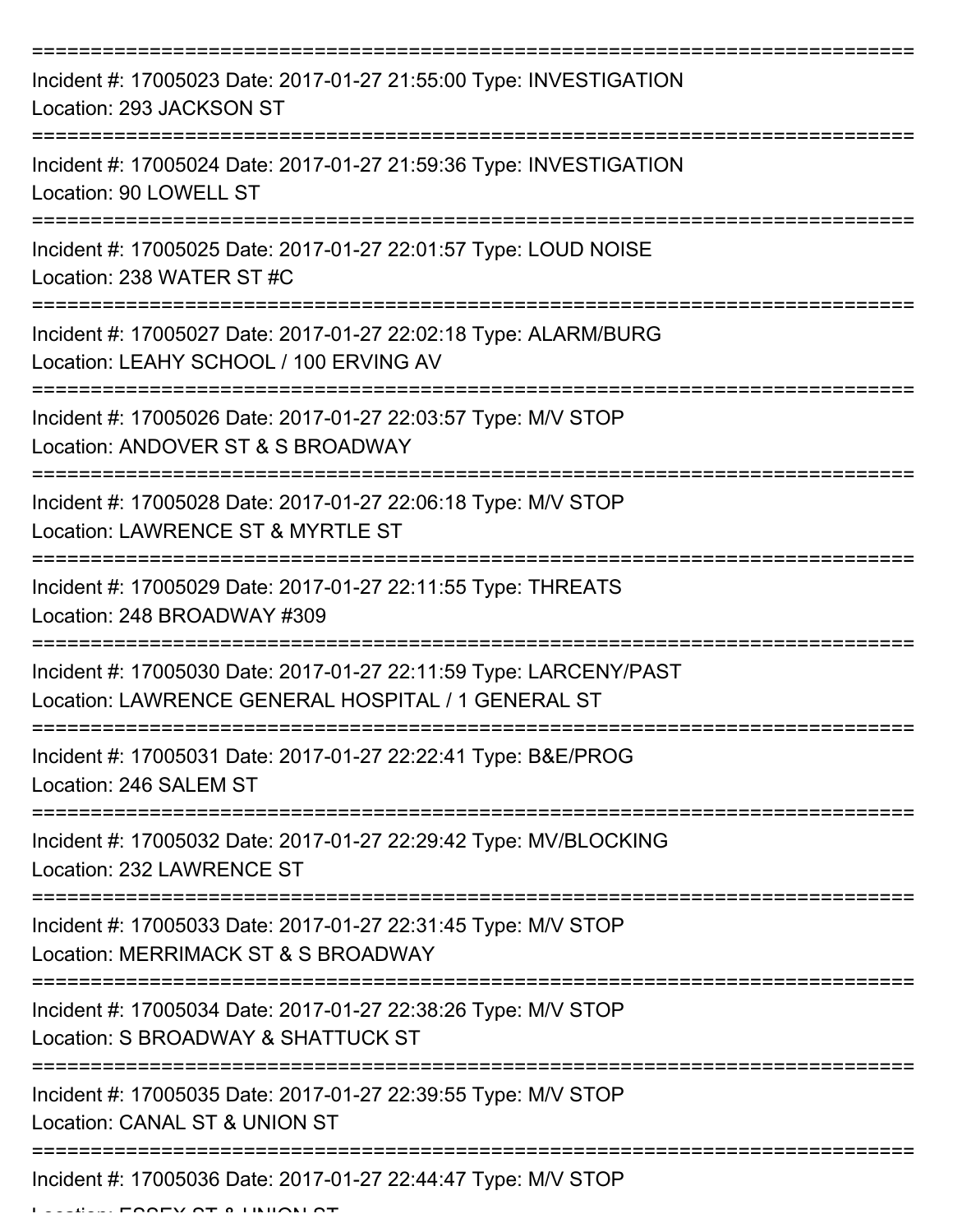| Incident #: 17005037 Date: 2017-01-27 22:45:42 Type: M/V STOP<br>Location: BROADWAY & LOWELL ST           |
|-----------------------------------------------------------------------------------------------------------|
| Incident #: 17005038 Date: 2017-01-27 22:46:45 Type: M/V STOP<br>Location: ESSEX ST & OXFORD ST           |
| Incident #: 17005039 Date: 2017-01-27 22:47:14 Type: M/V STOP<br>Location: ALDER ST & WALNUT ST           |
| Incident #: 17005040 Date: 2017-01-27 22:49:29 Type: M/V STOP<br>Location: BROADWAY & CEDAR ST            |
| Incident #: 17005041 Date: 2017-01-27 23:05:46 Type: M/V STOP<br>Location: BLAKELIN ST & MANCHESTER ST    |
| Incident #: 17005042 Date: 2017-01-27 23:09:48 Type: NOISE ORD<br>Location: 12 LANSDOWNE CT FL 2          |
| Incident #: 17005043 Date: 2017-01-27 23:17:41 Type: M/V STOP<br>Location: S BROADWAY & SHATTUCK ST       |
| Incident #: 17005044 Date: 2017-01-27 23:19:40 Type: M/V STOP<br>Location: HAVERHILL ST & WEST ST         |
| Incident #: 17005045 Date: 2017-01-27 23:21:41 Type: M/V STOP<br>Location: ESSEX ST & JACKSON ST          |
| Incident #: 17005046 Date: 2017-01-27 23:23:07 Type: TRESPASSING<br>Location: BANK OF AMERICA / 257 ESSEX |
| Incident #: 17005047 Date: 2017-01-27 23:26:08 Type: M/V STOP<br>Location: MAY ST & RAILROAD ST           |
| Incident #: 17005049 Date: 2017-01-27 23:27:52 Type: M/V STOP<br>Location: ISLAND ST & UNION ST           |
| Incident #: 17005048 Date: 2017-01-27 23:31:09 Type: M/V STOP<br>Location: KINGSTON ST & S BROADWAY       |
| Incident #: 17005050 Date: 2017-01-27 23:32:21 Type: M/V STOP                                             |

Location: ICLAND CT & LINIMN CT